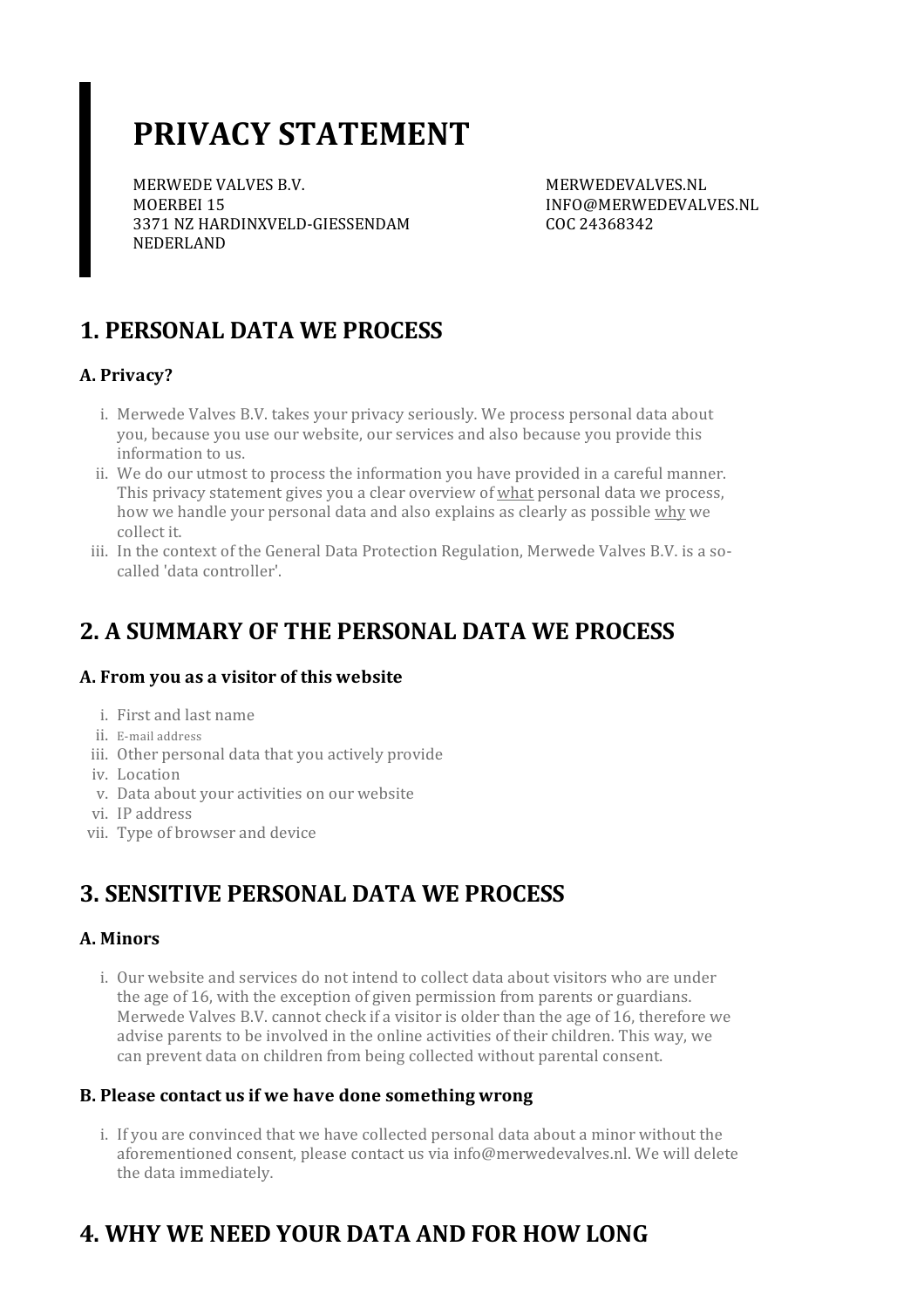#### **A. Merwede Valves B.V. processes your personal data with the following purposes:**

- i. To be able to e-mail you when this is necessary to provide our services:
- ii. To send you requested information as a result of filling out the contact form and finally;
- iii. To analyse your behaviour on the website in orderto improve our website and to adjust it to your preferences.

#### **B. The duration for which we store your data**

i. Merwede Valves B.V. will not store your personal data any longer than necessary to achieve the purposes for which your data is collected. If you would like information about our retention periods in your specific case, please contact: info@merwedevalves.nl.

### **5. SHARING WITH OTHERS**

i. Except for the cookies that we use, as included in our cookie statement, the data that we collect from you on this website will not be processed by third parties.

### **6. MAPPING OUT YOUR VISIT OF OUR WEBSITE**

### **A. Cookies**

- i. A cookie is a small text file that is stored by the browser of your computer, tablet or smartphone when you first visit this website.
- ii. Merwede Valves B.V. uses different types of cookies:
	- a. Functional cookies: These are cookies with a purely technical functionality. These ensure that the website works properly, so that it can, for example, remember your preferred settings. Using these, we can also optimize our website and the services through our website.
	- b. Analytic cookies by third parties: These cookies can keep track of your online behaviour. These cookies are placed when using analytical service providers, such as Google Analytics.
	- c. Tracking cookies: These cookies are placed by an external party. By reading these cookies the advertiser recognizes you when you visit a site in which he is also involved. If you continue browsing, personalized ads can be shown. These cookies can also keep track of your online behaviour, which may result in a very specific profile being built by these parties. This profile can be so detailed that it is considered personal data.

#### **B. Cookie notification and what to do when you don't like cookies**

i. Your cookie settings were set by you on your first visit to our website. All nonfunctional cookies can be denied per category. Placement of cookies, other than functional or anonymous analytical cookies, takes place only after an active action by you as a visitor. You can change yoursettings at any time via our website.

### **7. ACCESSING, ADJUSTING OR DELETING YOUR DATA**

### **A.** Your rights

- i. You have the right to
	- a. access your personal data,
	- b. request an adjustment of your data
	- c. request that less of your data be processed by us,
	- d. apply for the removal of your data,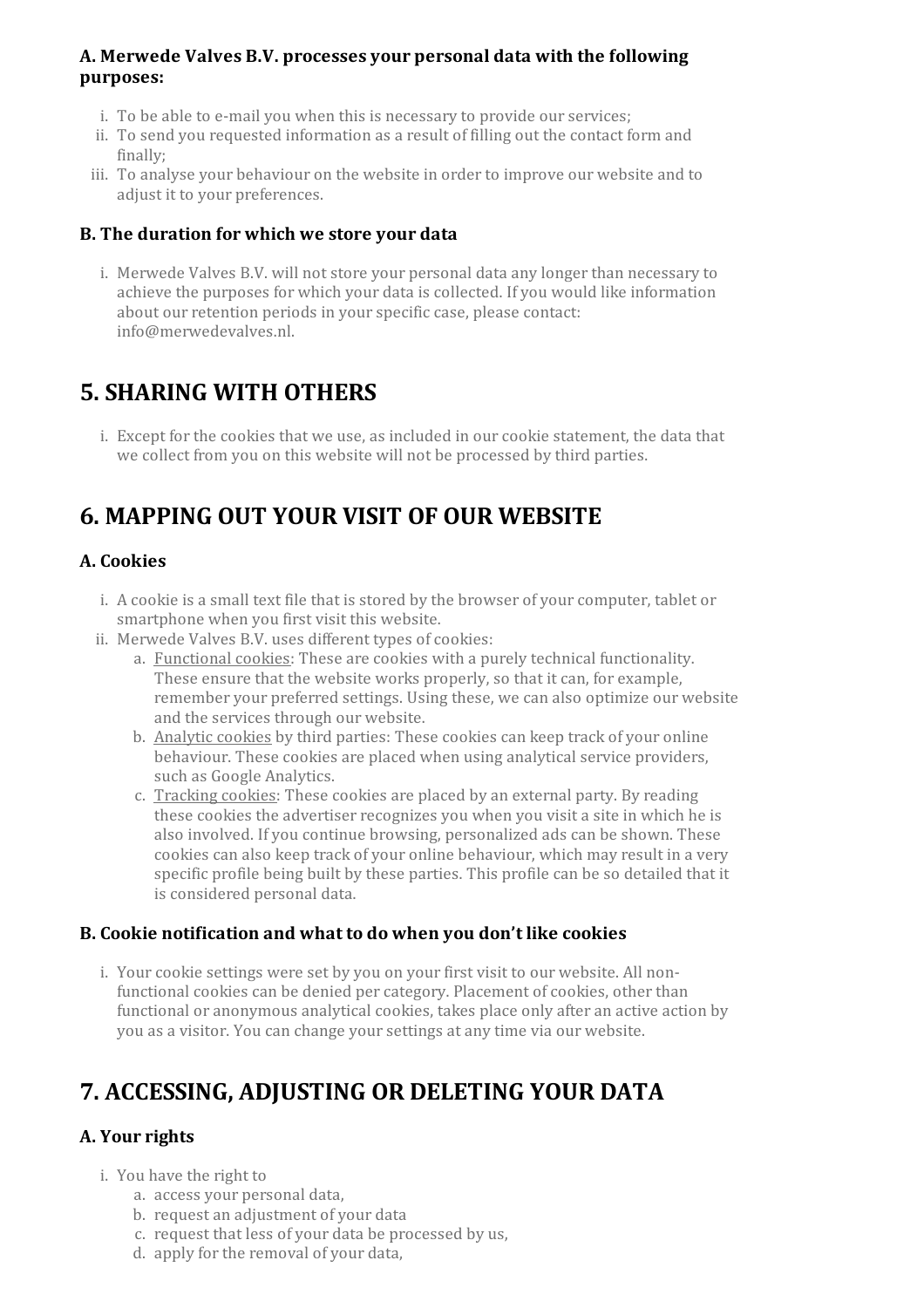- e. have your data transferred to someone else and
- f. file a complaint as described in article 8.
- ii. If you have any questions or comments about the way Merwede Valves B.V. processes your data, please send them to info@merwedevalves.nl.
- iii. Merwede Valves B.V. wants to be sure that the request has been made by you. That is why we kindly ask that you, along with your request for access, correction or removal, send us a copy of your ID. To protect your privacy, Merwede Valves B.V. asks you to **black out** your photo, MRZ (machine readable zone, the strip with numbers at the bottom of the passport), document number and citizen service number/social security number in this copy.
- iv. Merwede Valves B.V. will respond to your request as soon as possible, but at least within four weeks.

### **8. RIGHT TO COMPLAIN**

### **A. Internal handling**

i. If you have any complaints about the processing of (personal) data, Merwede Valves B.V. would like to clear the air with you in mutual consultation. Please send your complaint to info@merwedevalves.nl.

### **B. Data Protection Authority**

i. Based on the General Data Protection Regulation, you have the right to submit a complaint to your own Data Protection Authority about our processing of your personal data. You can contact the lead supervisory authority of Merwede Valves B.V., which is the Dutch DPA (Autoriteit Persoonsgegevens). For more information on your right to complain, please visit the Dutch DPA's website: https://autoriteitpersoonsgegevens.nl/en.

### **9. SECURE CONNECTION USING SSL - ENCRYPTION**

#### **A. SSL**

i. To protect you as a website visitor, Merwede Valves B.V. uses secure encryption technologies. Using SSL (Secure Socket Layer) your personal data is encrypted (not visible to third parties) on oursite. This way, you can be sure that your data will only be visible to you and our server.

#### **B. How can I identify the secure connection?**

i. We use SSL-encryption on all parts of our site where your data is used, such as when filling out the contact form. You can check and recognize this yourself. When you are on an encrypted part of oursite, you will see a (green) lock symbol appearing in the lower-right ortop-left corner of your browser. In addition, the URL of http:// changes to https:// which also indicates that the page is secure.

### **10. SECURITY AND VERSION**

#### **A. We are superseriousright now**

i. Merwede Valves B.V. takes the protection of your data very seriously and therefore takes appropriate measures to prevent misuse, loss, illegal access, unwanted disclosure and unauthorized modification. If you feel that your data is not properly secured or if there are indications of abuse, please contact us directly at info@merwedevalves.nl

#### **B. Version**